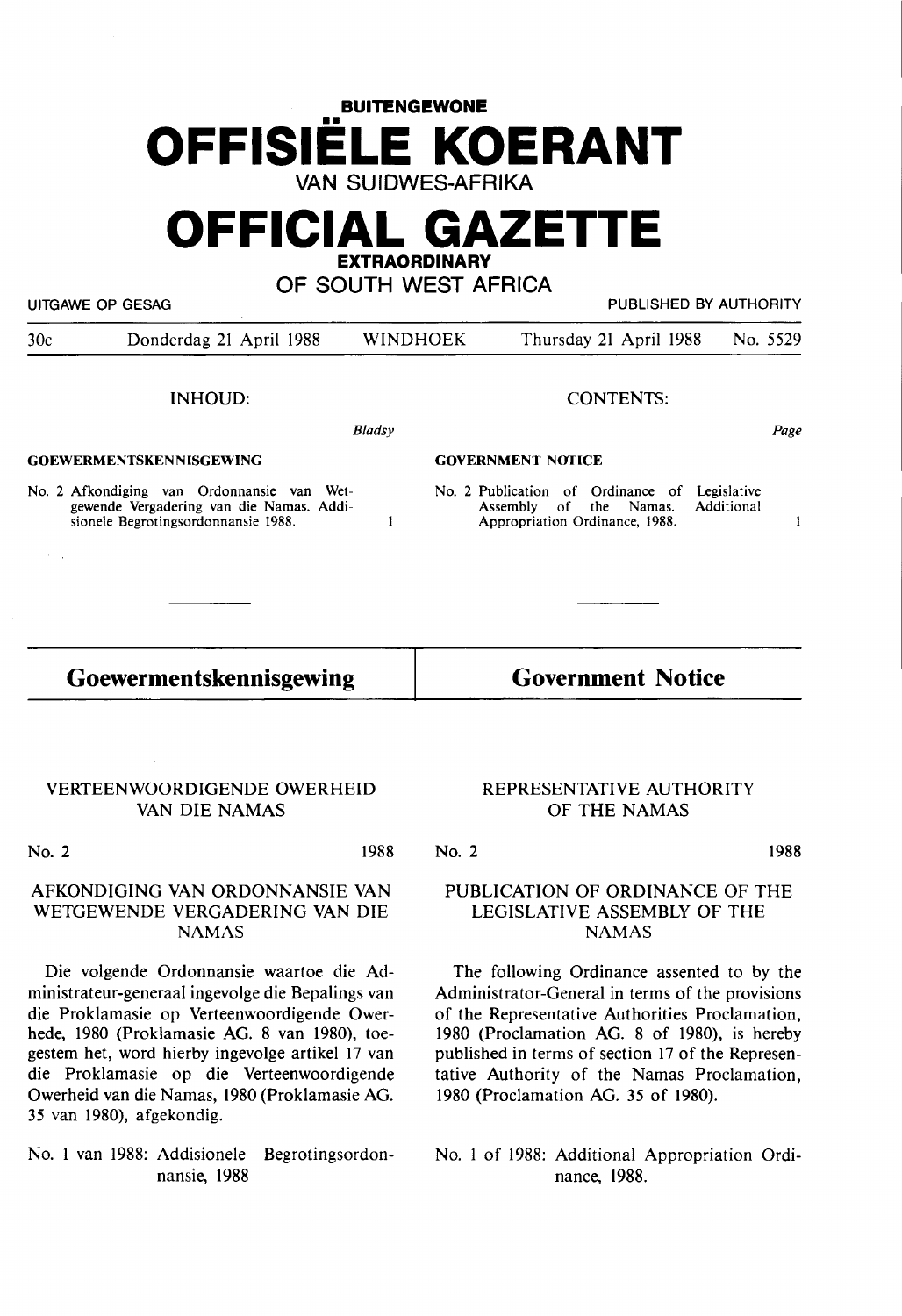**Ordonnansie No. 1 van 1988** 

#### **ADDISIONELE BEGROI'INGSORDONNANSIE**

*(1begestem deur die Administrateur-generaal op 30 Maart 1988)* 

*(Afrikaanse teks onderteken)* 

### **ORDONNANSIE**

#### **Tot bewilliging van 'n addisionele bedrag geld vir die administrasie van die sake van die Namas in die boekjaar wat op 31 Maart 1988 eindig.**

Die Wetgewende Vergadering van die Namas, VEROR-DEN SOOS VOLO:-

Bewilliging van addisionele bedrag van **R3** 722 000-00 vir administrasie van die sake van die Namas.

**1.** Behoudens die bepalings van die Proklamasie op Verteenwoordigende Owerhede, 1980 (Proklamasie **AG. 8**  van 1980), word die addisionele bedrae geld uiteengesit in die Bylae, hierby, as 'n las teen die Inkomstefonds van die Verteenwoordigende Owerheid van die Namas, bewillig vir die administrasie van die sake van die Namas in die boekjaar wat op 31 Maart 1988 eindig.

Kort titel.

2. Hierdie Ordonnansie beet die Addisionele Begrotingsordonnansie 1988.

|                | <b>BEGROTINGSPOS</b> | Kolom 1             | Kolom <sub>2</sub> |
|----------------|----------------------|---------------------|--------------------|
| No.            | Titel                | R                   | R                  |
| 1.             | SEKRETARIAAT         | 439 000-00          |                    |
| $\mathbf{2}$ . |                      | 150 000-00          |                    |
| 3.             |                      | 681 000-00          |                    |
| 4.             |                      | 1 870 000-00        |                    |
| 5.             |                      | 520 000-00          |                    |
| 6.             |                      | 62 000-00           |                    |
|                |                      | TOTAAL 3 722 000-00 |                    |

BYLAE